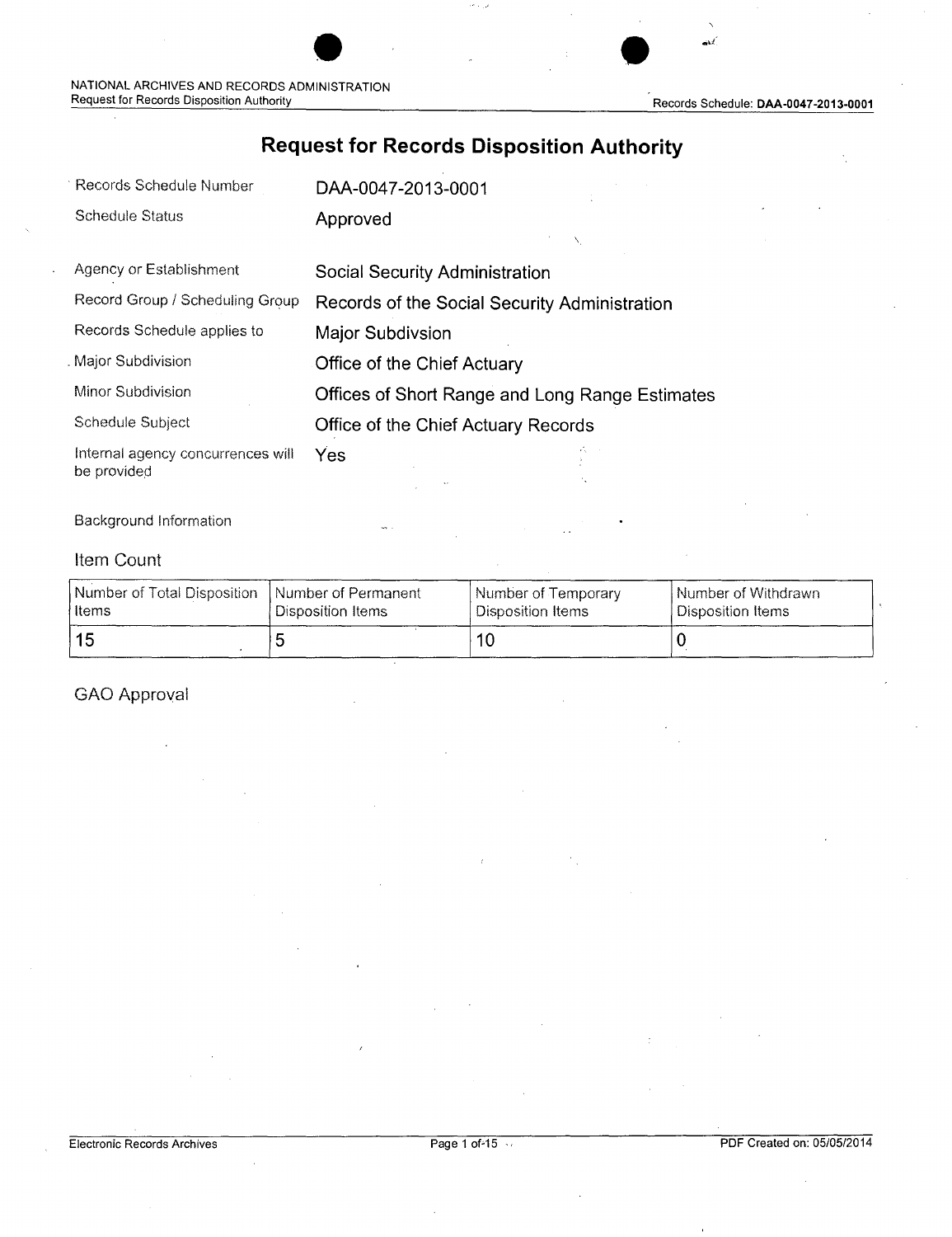# Outline of Records Schedule Items for DAA-0047-2013-0001

| Sequence Number |                                                                                                                                                       |
|-----------------|-------------------------------------------------------------------------------------------------------------------------------------------------------|
|                 | Contributions to Agency Reports, Studies, and Proposals<br>Disposition Authority Number: DAA-0047-2013-0001-0001                                      |
| $\mathbf{2}$    | Analysis of Proposed Legislation<br>Disposition Authority Number: DAA-0047-2013-0001-0002                                                             |
| 3               | Analysis of Proposed Legislation Background Files<br>Disposition Authority Number: DAA-0047-2013-0001-0003                                            |
| $\vert 4$       | Reports of the Board of Trustees of the OASI and DI Trust Funds<br>Disposition Authority Number: DAA-0047-2013-0001-0004                              |
| 5               | <b>Trustees Reports Background Files</b><br>Disposition Authority Number: DAA-0047-2013-0001-0005                                                     |
| $\sqrt{6}$      | <b>Actuarial Studies</b><br>Disposition Authority Number: DAA-0047-2013-0001-0006                                                                     |
| $\overline{I}$  | <b>Actuarial Studies Background Files</b><br>Disposition Authority Number: DAA-0047-2013-0001-0007                                                    |
| $8 \cdot$       | <b>Actuarial Benefit Statistics</b><br>Disposition Authority Number: DAA-0047-2013-0001-0008                                                          |
| $\overline{9}$  | <b>Continuous Work History Samples</b><br>Disposition Authority Number: DAA-0047-2013-0001-0009                                                       |
| 10              | Noncontributory Military Service Reimbursement Determination Records                                                                                  |
| 10.1            | <b>Detailed Reimbursement Listings</b><br>Disposition Authority Number: DAA-0047-2013-0001-0010                                                       |
| 10.2            | <b>Summarized Reimbursement Data</b><br>Disposition Authority Number: DAA-0047-2013-0001-0011                                                         |
| 11              | Annual Reports of the Supplemental Security Income (SSI) Program<br>Disposition Authority Number: DAA-0047-2013-0001-0012                             |
| 12              | Annual Reports of the Supplemental Security Income (SSI) Program Background F<br>iles                                                                 |
| 13              | Disposition Authority Number: DAA-0047-2013-0001-0013<br>President's Budget Background Files<br>Disposition Authority Number: DAA-0047-2013-0001-0014 |
| 14              | <b>Automatic Determinations Background Files</b><br>Disposition Authority Number: DAA-0047-2013-0001-0015                                             |
|                 |                                                                                                                                                       |

Electronic Records Archives **Page 2 of 15** PDF Created on: 05/05/2014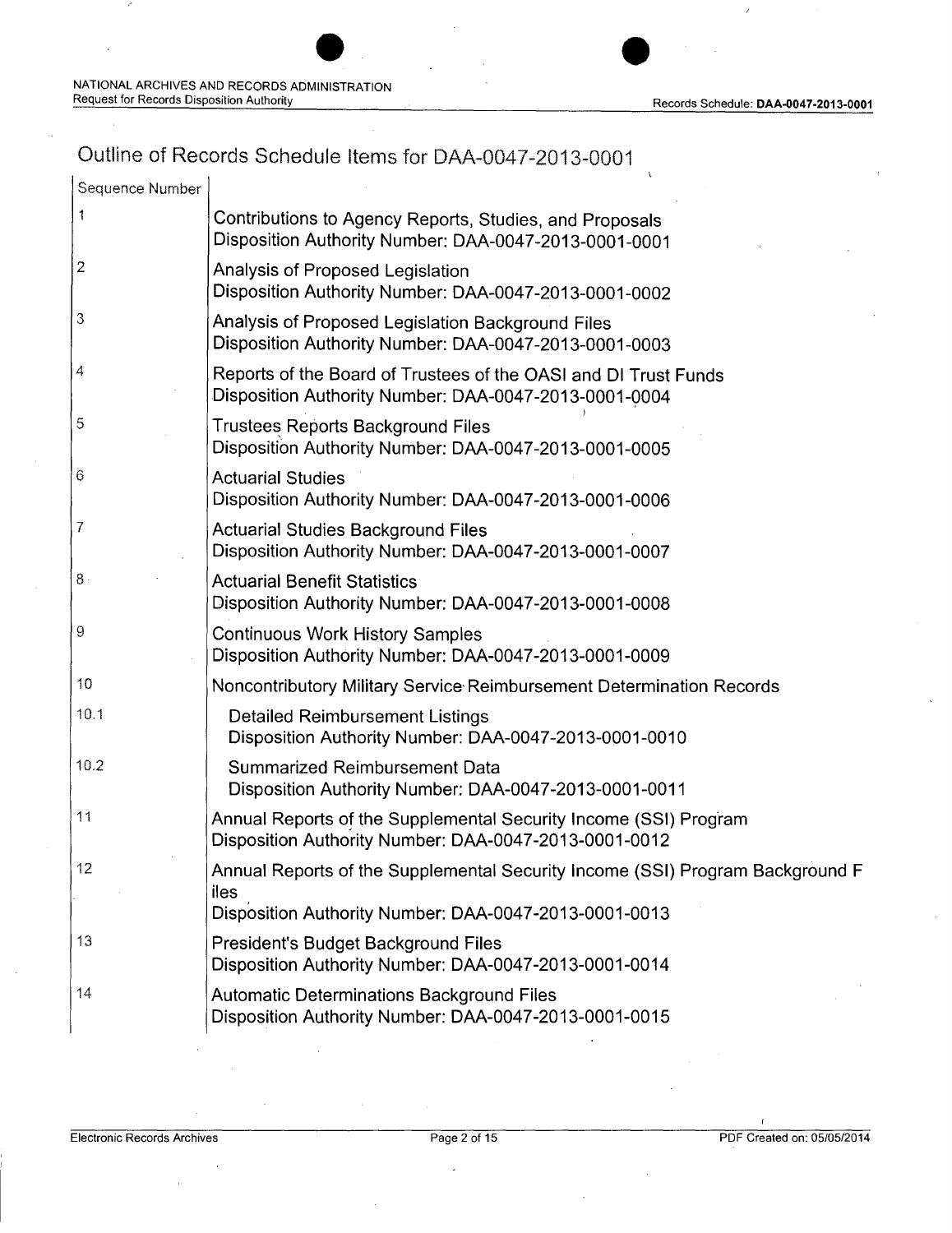## Records Schedule Items

|                                                                                                                                     | DAA-0047-2013-0001-0001                                                                                                                                                                                                                                                                                                                                                                                                                                                        |
|-------------------------------------------------------------------------------------------------------------------------------------|--------------------------------------------------------------------------------------------------------------------------------------------------------------------------------------------------------------------------------------------------------------------------------------------------------------------------------------------------------------------------------------------------------------------------------------------------------------------------------|
| related background records.                                                                                                         | Office of the Chief Actuary (OCACT) input and comments on reports, studies,<br>and administrative proposals published by other Social Security Administration<br>(SSA) offices. This includes OCACT input to the Agency's Continuing Disability<br>Review Report, the Pre-Effectuation Review Report, the Performance and<br>Accountability Report, other recurring and ad hoc Agency publications and any                                                                     |
| <b>Final Disposition</b>                                                                                                            | Temporary                                                                                                                                                                                                                                                                                                                                                                                                                                                                      |
| <b>Item Status</b>                                                                                                                  | Active                                                                                                                                                                                                                                                                                                                                                                                                                                                                         |
| Is this item media neutral?                                                                                                         | Yes                                                                                                                                                                                                                                                                                                                                                                                                                                                                            |
| Do any of the records covered<br>by this item currently exist in<br>electronic format(s) other than e-<br>mail and word processing? | Yes                                                                                                                                                                                                                                                                                                                                                                                                                                                                            |
| Do any of the records covered<br>by this item exist as structured<br>electronic data?                                               | Yes                                                                                                                                                                                                                                                                                                                                                                                                                                                                            |
| <b>GRS or Superseded Authority</b><br>Citation                                                                                      | NC-047-76-003/01/A/2                                                                                                                                                                                                                                                                                                                                                                                                                                                           |
| <b>Disposition Instruction</b>                                                                                                      |                                                                                                                                                                                                                                                                                                                                                                                                                                                                                |
| <b>Cutoff Instruction</b>                                                                                                           | Cutoff at the end of the calendar year.                                                                                                                                                                                                                                                                                                                                                                                                                                        |
| <b>Retention Period</b>                                                                                                             | Destroy 10 year(s) after cutoff                                                                                                                                                                                                                                                                                                                                                                                                                                                |
| <b>Additional Information</b>                                                                                                       |                                                                                                                                                                                                                                                                                                                                                                                                                                                                                |
| GAO Approval                                                                                                                        | <b>Not Required</b>                                                                                                                                                                                                                                                                                                                                                                                                                                                            |
| Analysis of Proposed Legislation                                                                                                    |                                                                                                                                                                                                                                                                                                                                                                                                                                                                                |
| <b>Disposition Authority Number</b>                                                                                                 | DAA-0047-2013-0001-0002                                                                                                                                                                                                                                                                                                                                                                                                                                                        |
| others interested in reforming the programs.                                                                                        | OCACT memoranda analyzing proposed legislation affecting the Old-Age,<br>Survivors, and Disability Insurance (OASDI) or Supplemental Security Income<br>(SSI) programs. Proposals may be generated within SSA or by Congressional<br>staff, Administration staff, or other outside entities. Memoranda provide a<br>comprehensive actuarial analysis of the effects of proposed changes on the<br>finances of the programs and are referred to extensively by policymakers and |
|                                                                                                                                     | Contributions to Agency Reports, Studies, and Proposals<br>Disposition Authority Number                                                                                                                                                                                                                                                                                                                                                                                        |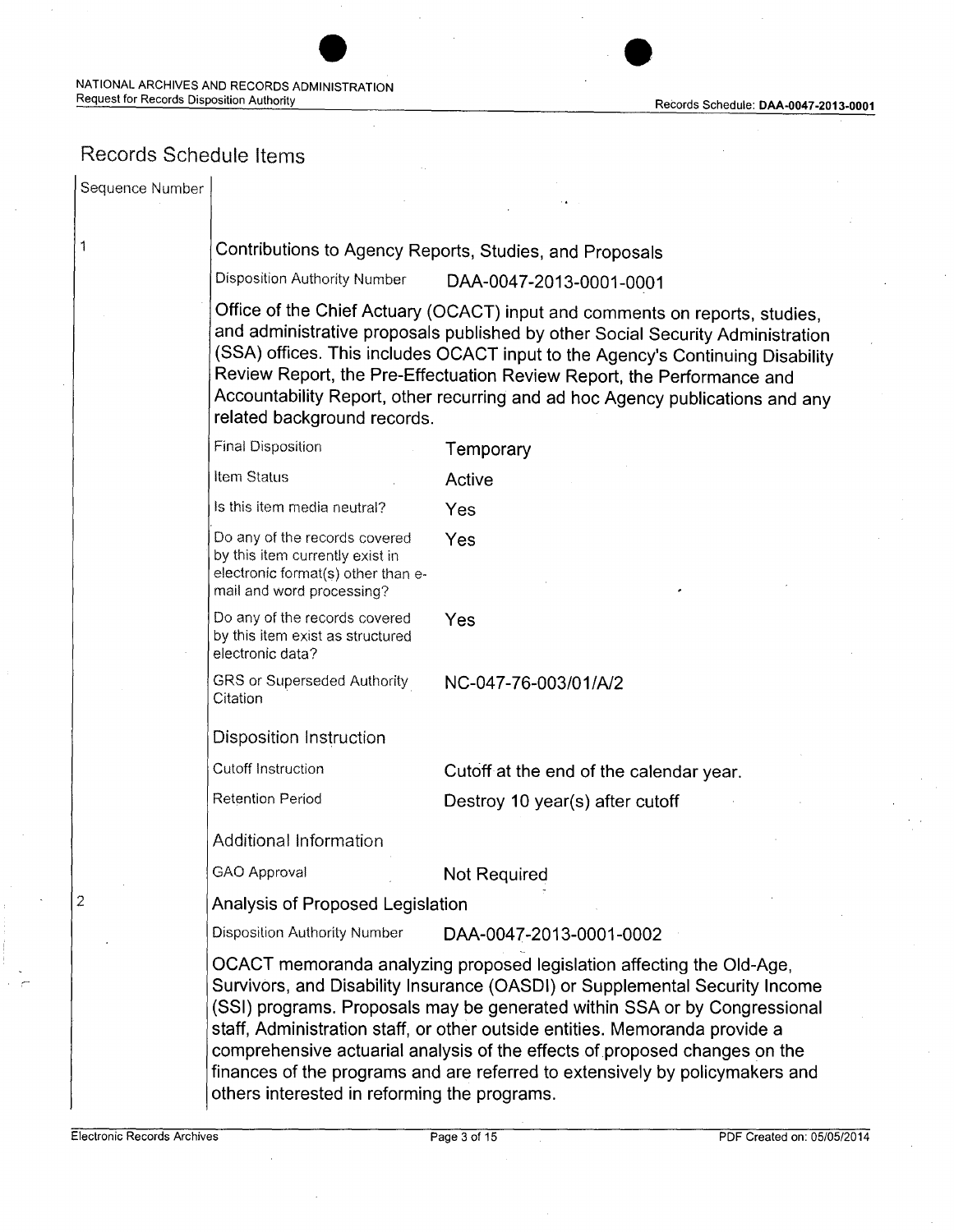$\overline{\phantom{a}}$ 

| <b>Final Disposition</b>                                                                                                            | Permanent                                                                                                                                                                                                                                                                                                                                |
|-------------------------------------------------------------------------------------------------------------------------------------|------------------------------------------------------------------------------------------------------------------------------------------------------------------------------------------------------------------------------------------------------------------------------------------------------------------------------------------|
| Item Status                                                                                                                         | Active                                                                                                                                                                                                                                                                                                                                   |
| Is this item media neutral?                                                                                                         | <b>No</b>                                                                                                                                                                                                                                                                                                                                |
| Explanation of limitation                                                                                                           | Records are exclusively electronic.                                                                                                                                                                                                                                                                                                      |
| Do any of the records covered<br>by this item currently exist in<br>electronic format(s) other than e-<br>mail and word processing? | <b>No</b>                                                                                                                                                                                                                                                                                                                                |
| <b>GRS or Superseded Authority</b><br>Citation                                                                                      | NC-047-76-003/01/A/03                                                                                                                                                                                                                                                                                                                    |
| Disposition Instruction                                                                                                             |                                                                                                                                                                                                                                                                                                                                          |
| Cutoff Instruction                                                                                                                  | Cutoff at the end of the calendar year.                                                                                                                                                                                                                                                                                                  |
| Transfer to the National Archives<br>for Accessioning                                                                               | Transfer to the National Archives 20 year(s) after<br>cutoff                                                                                                                                                                                                                                                                             |
| <b>Additional Information</b>                                                                                                       |                                                                                                                                                                                                                                                                                                                                          |
| What will be the date span of the<br>initial transfer of records to the<br><b>National Archives?</b>                                | Unknown<br>Date span of the initial transfer of records to the<br>National Archives is unknown.                                                                                                                                                                                                                                          |
| How frequently will your agency<br>transfer these records to the<br>National Archives?                                              | Unknown<br>Frequency of agency transfer is unknown.                                                                                                                                                                                                                                                                                      |
|                                                                                                                                     |                                                                                                                                                                                                                                                                                                                                          |
| Analysis of Proposed Legislation Background Files                                                                                   |                                                                                                                                                                                                                                                                                                                                          |
| <b>Disposition Authority Number</b>                                                                                                 | DAA-0047-2013-0001-0003                                                                                                                                                                                                                                                                                                                  |
| these background files are vital reference material.                                                                                | Files accumulated in the preparation, clearance, and issuance of legislative<br>memoranda. Included are data, calculations, drafts, clearance comments, and<br>similiar documents that contributed to the content of the final product or served as<br>a basis for it's issuance. Because policymakers propose similiar ideas over time, |
| <b>Final Disposition</b>                                                                                                            | Permanent                                                                                                                                                                                                                                                                                                                                |
| Item Status                                                                                                                         | Active                                                                                                                                                                                                                                                                                                                                   |
| Is this item media neutral?                                                                                                         | No.                                                                                                                                                                                                                                                                                                                                      |
| <b>Explanation of limitation</b>                                                                                                    | Records are exclusively electronic.                                                                                                                                                                                                                                                                                                      |
| Do any of the records covered<br>by this item currently exist in<br>electronic format(s) other than e-<br>mail and word processing? | Yes                                                                                                                                                                                                                                                                                                                                      |

3

 $\bar{\mathcal{A}}$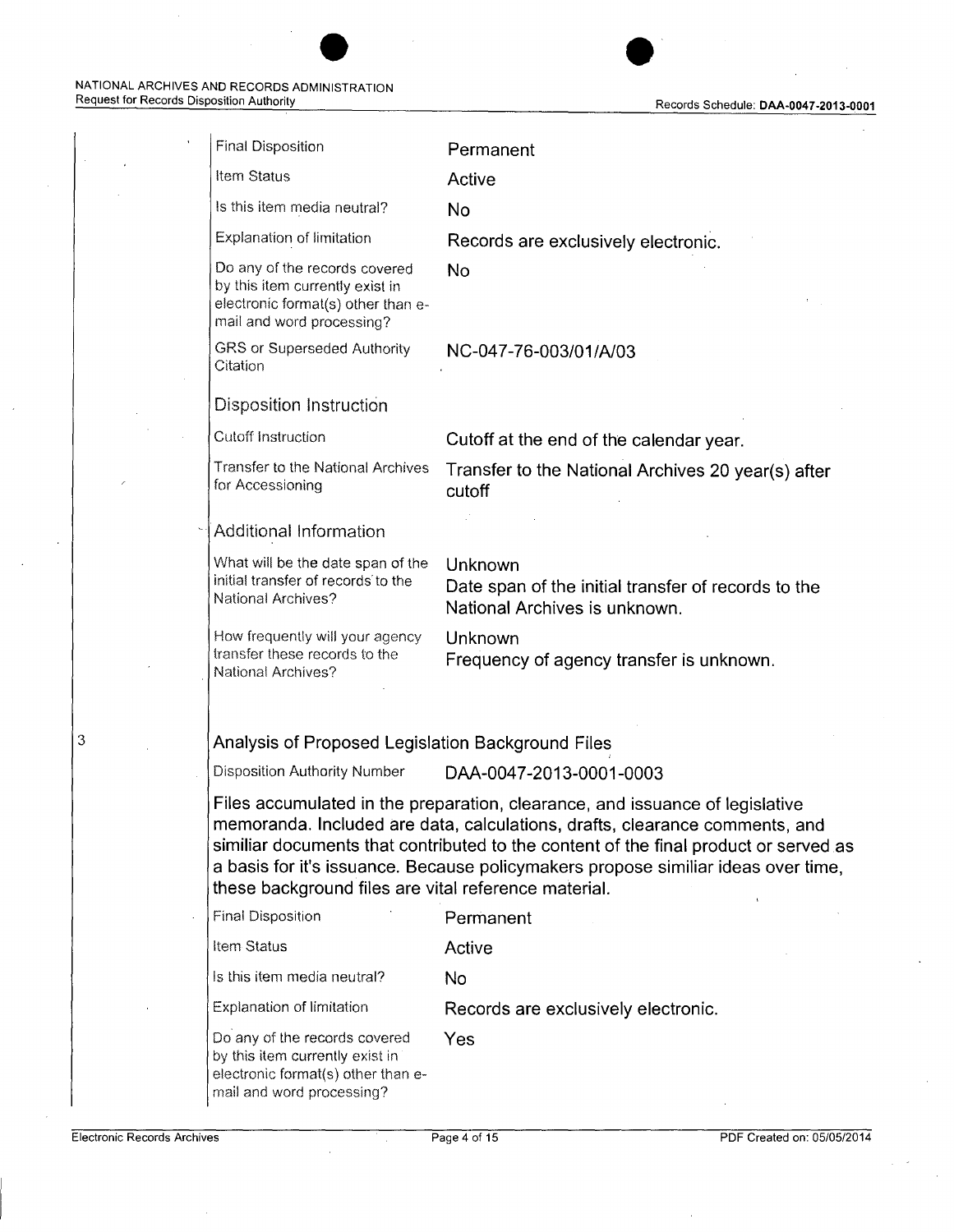| Do any of the records covered<br>by this item exist as structured<br>electronic data?                                                                                                                                                                                                                                                                                      | Yes                                                                                             |
|----------------------------------------------------------------------------------------------------------------------------------------------------------------------------------------------------------------------------------------------------------------------------------------------------------------------------------------------------------------------------|-------------------------------------------------------------------------------------------------|
| <b>GRS or Superseded Authority</b><br>Citation                                                                                                                                                                                                                                                                                                                             | NC-047-76-003/02/C                                                                              |
| Disposition Instruction                                                                                                                                                                                                                                                                                                                                                    |                                                                                                 |
| Cutoff Instruction                                                                                                                                                                                                                                                                                                                                                         | Cutoff at the end of the calendar year.                                                         |
| Transfer to the National Archives<br>for Accessioning                                                                                                                                                                                                                                                                                                                      | Transfer to the National Archives 20 year(s) after<br>cutoff                                    |
| <b>Additional Information</b>                                                                                                                                                                                                                                                                                                                                              |                                                                                                 |
| What will be the date span of the<br>initial transfer of records to the<br>National Archives?                                                                                                                                                                                                                                                                              | Unknown<br>Date span of the initial transfer of records to the<br>National Archives is unknown. |
| How frequently will your agency<br>transfer these records to the<br>National Archives?                                                                                                                                                                                                                                                                                     | Unknown<br>Frequency of agency transfer is unknown.                                             |
|                                                                                                                                                                                                                                                                                                                                                                            |                                                                                                 |
|                                                                                                                                                                                                                                                                                                                                                                            | Reports of the Board of Trustees of the OASI and DI Trust Funds                                 |
| Disposition Authority Number                                                                                                                                                                                                                                                                                                                                               | DAA-0047-2013-0001-0004                                                                         |
| Annual reports to Congress on the status of the Old-Age and Survivors Insurance<br>(OASI) and Disability (DI) Trust Funds. The reports contain a narrative and<br>statistical summary of trust fund operations for the preceding year and a projection<br>of fund status in coming years. The reports are mandated by and prepared<br>pursuant to the Social Security Act. |                                                                                                 |
| <b>Final Disposition</b>                                                                                                                                                                                                                                                                                                                                                   | Permanent                                                                                       |
| Item Status <b>Status</b>                                                                                                                                                                                                                                                                                                                                                  | Active                                                                                          |
| Is this item media neutral?                                                                                                                                                                                                                                                                                                                                                | Yes                                                                                             |
| Do any of the records covered<br>by this item currently exist in<br>electronic format(s) other than e-<br>mail and word processing?                                                                                                                                                                                                                                        | <b>No</b>                                                                                       |
| <b>GRS or Superseded Authority</b><br>Citation                                                                                                                                                                                                                                                                                                                             | NC-047-76-003/02/A/01                                                                           |
| Disposition Instruction                                                                                                                                                                                                                                                                                                                                                    |                                                                                                 |
| Cutoff Instruction                                                                                                                                                                                                                                                                                                                                                         | Cutoff at the end of the calendar year.                                                         |
| <b>Transfer to the National Archives</b><br>for Accessioning                                                                                                                                                                                                                                                                                                               | Transfer to the National Archives 20 year(s) after<br>cutoff                                    |
|                                                                                                                                                                                                                                                                                                                                                                            |                                                                                                 |

4

Electronic Records Archives Page 5 of 15 PDF Created on: 05/05/2014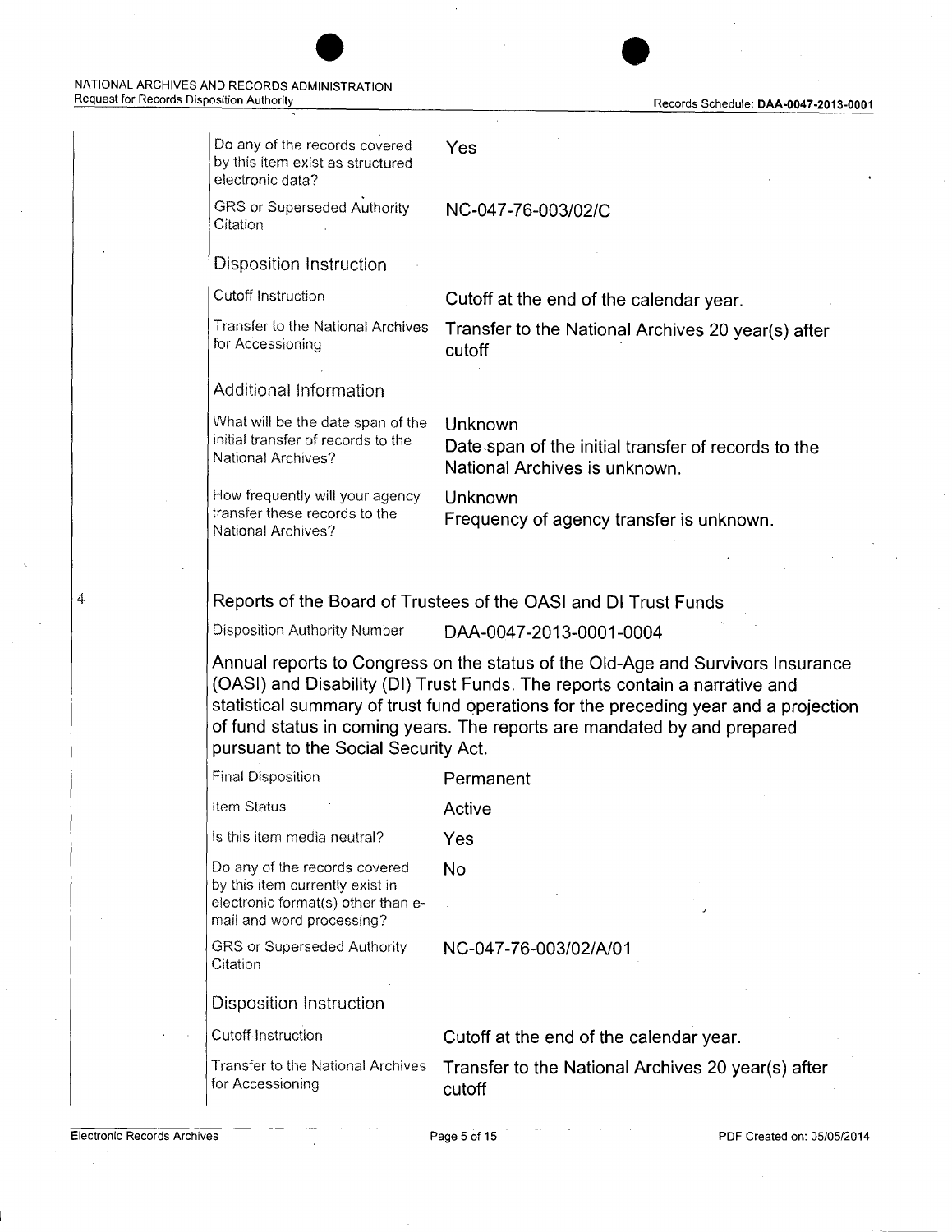5

#### Additional Information

What will be the date span of the initial transfer of records to the National Archives?

How frequently will your agency transfer these records to the National Archives?

**Unknown** 

**Date span of the initial transfer of records to the National Archives is unknown.** 

**Unknown** 

**Frequency of agency transfer to the National Archives is unknown.** 

#### **Trustees Reports Background Files**

Disposition Authority Number **DAA-004 7-2013-0001-0005** 

**Files accumulated in the preparation, clearance, and issuance of the annual Trustees Reports. Included are data, calculations, drafts, clearance comments, and**  similiar documents that contributed to the content of the final product or served as **a basis for its issuance.**  ·

| <b>Final Disposition</b>                                                                                                            | Temporary                                                                                                                                                          |
|-------------------------------------------------------------------------------------------------------------------------------------|--------------------------------------------------------------------------------------------------------------------------------------------------------------------|
| <b>Item Status</b>                                                                                                                  | Active                                                                                                                                                             |
| Is this item media neutral?                                                                                                         | Yes                                                                                                                                                                |
| Do any of the records covered<br>by this item currently exist in<br>electronic format(s) other than e-<br>mail and word processing? | Yes                                                                                                                                                                |
| Do any of the records covered<br>by this item exist as structured<br>electronic data?                                               | Yes                                                                                                                                                                |
| <b>GRS or Superseded Authority</b><br>Citation                                                                                      | NC-047-76-003/02/C                                                                                                                                                 |
| Disposition Instruction                                                                                                             |                                                                                                                                                                    |
| <b>Cutoff Instruction</b>                                                                                                           | . Cutoff at the end of the calendar year.                                                                                                                          |
| <b>Retention Period</b>                                                                                                             | Destroy 10 year(s) after cutoff                                                                                                                                    |
| <b>Additional Information</b>                                                                                                       |                                                                                                                                                                    |
| <b>GAO Approval</b>                                                                                                                 | <b>Not Required</b>                                                                                                                                                |
| <b>Actuarial Studies</b>                                                                                                            |                                                                                                                                                                    |
| <b>Disposition Authority Number</b>                                                                                                 | DAA-0047-2013-0001-0006                                                                                                                                            |
|                                                                                                                                     | Studies conducted by OCACT on various actuarial subjects, such as long-range<br>estimates, benefit projections, aged population projections, mortality rates, etc. |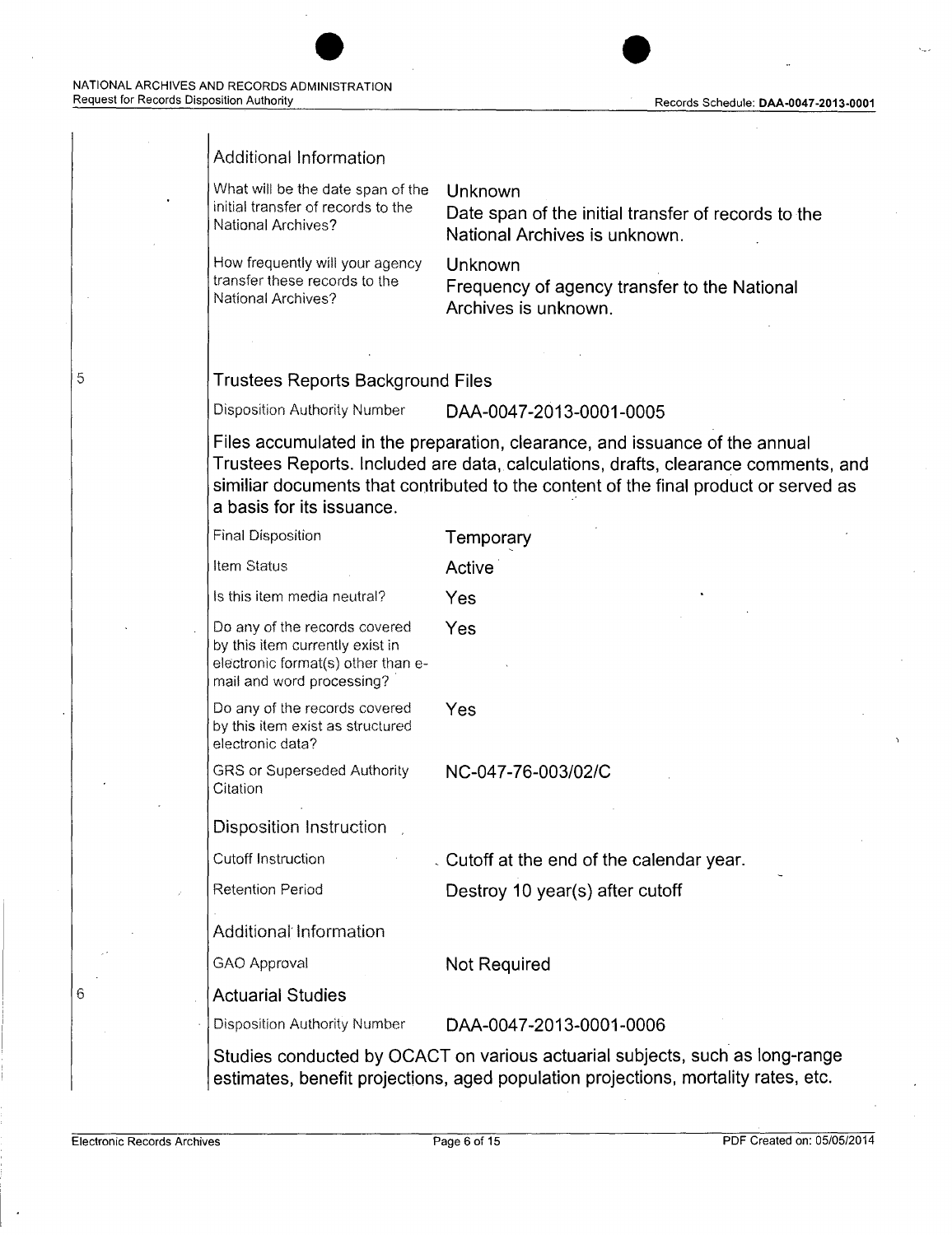| <b>Final Disposition</b>                                                                                                            | Permanent                                                                                       |
|-------------------------------------------------------------------------------------------------------------------------------------|-------------------------------------------------------------------------------------------------|
| Item Status                                                                                                                         | Active                                                                                          |
| Is this item media neutral?                                                                                                         | Yes                                                                                             |
| Do any of the records covered<br>by this item currently exist in<br>electronic format(s) other than e-<br>mail and word processing? | <b>No</b>                                                                                       |
| <b>GRS or Superseded Authority</b><br>Citation                                                                                      | NC-047-76-003/02/B/01                                                                           |
| <b>Disposition Instruction</b>                                                                                                      |                                                                                                 |
| Cutoff Instruction                                                                                                                  | Cutoff at the end of the calendar year.                                                         |
| Transfer to the National Archives<br>for Accessioning                                                                               | Transfer to the National Archives 20 year(s) after<br>cutoff                                    |
| <b>Additional Information</b>                                                                                                       |                                                                                                 |
| What will be the date span of the<br>initial transfer of records to the<br>National Archives?                                       | Unknown<br>Date span of the initial transfer of records to the<br>National Archives is unknown. |
| How frequently will your agency<br>transfer these records to the<br>National Archives?                                              | Unknown<br>Frequency of agency transfer is unknown.                                             |
|                                                                                                                                     |                                                                                                 |
| <b>Actuarial Studies Background Files</b>                                                                                           |                                                                                                 |
| <b>Disposition Authority Number</b>                                                                                                 | DAA-0047-2013-0001-0007                                                                         |

**studies. Included are data, calculations, drafts, clearance comments, and similiar documents that contributed to the content of the final product or served as a basis for it's issuance.** ,

| <b>Final Disposition</b> | Temporary |
|--------------------------|-----------|
|--------------------------|-----------|

**Item Status <b>Active** 

Is this item media neutral? **Yes** 

Do any of the records covere d by this item currently exist in electronic format(s) other than email and word processing? **Yes**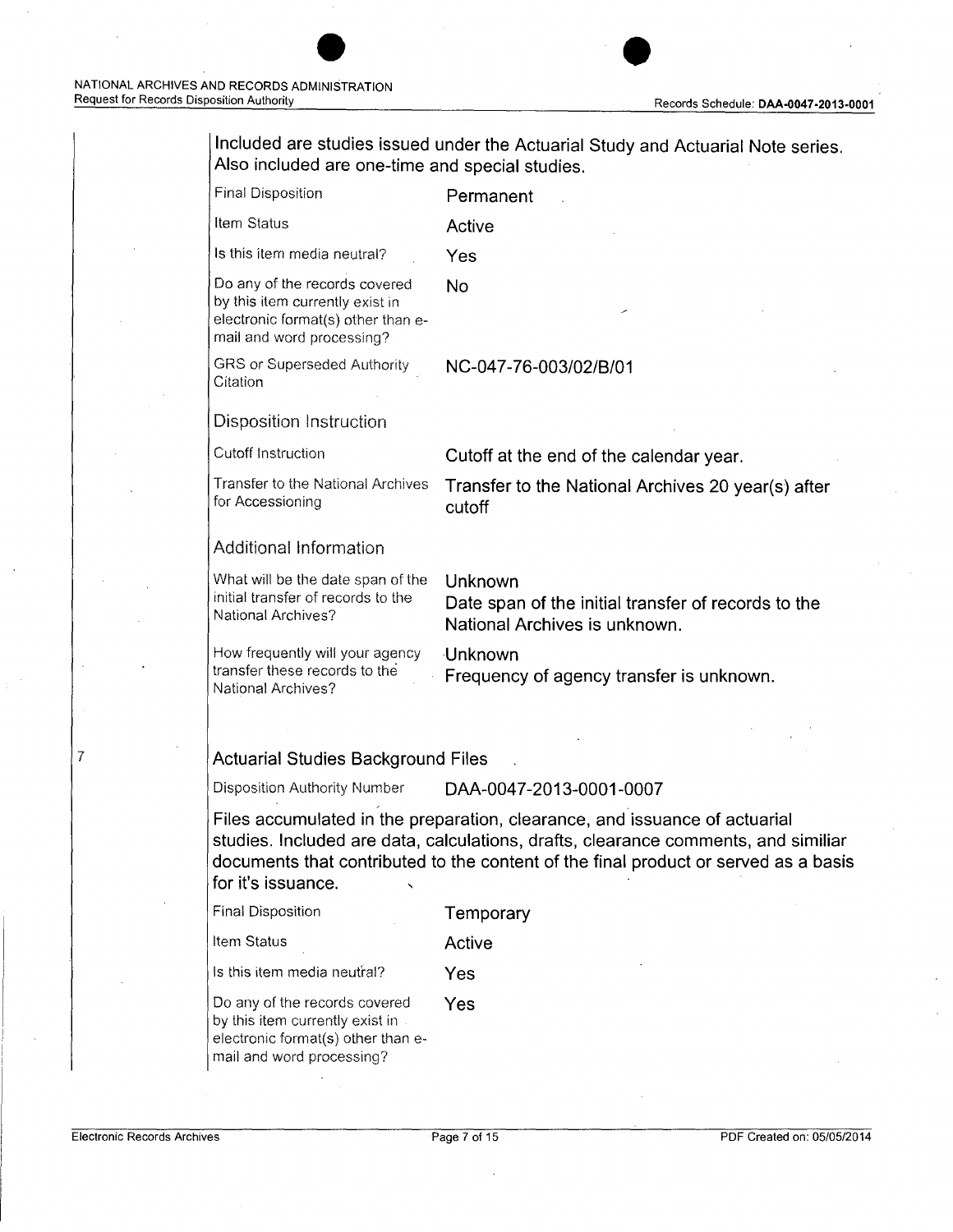| Do any of the records covered<br>by this item exist as structured<br>electronic data?                                               | Yes                                                                                                                                                                                                                                                                                                                                        |
|-------------------------------------------------------------------------------------------------------------------------------------|--------------------------------------------------------------------------------------------------------------------------------------------------------------------------------------------------------------------------------------------------------------------------------------------------------------------------------------------|
| <b>GRS or Superseded Authority</b><br>Citation                                                                                      | NC-047-76-003/02/C                                                                                                                                                                                                                                                                                                                         |
| Disposition Instruction                                                                                                             |                                                                                                                                                                                                                                                                                                                                            |
| <b>Cutoff Instruction</b>                                                                                                           | Cutoff at the end of the calendar year.                                                                                                                                                                                                                                                                                                    |
| <b>Retention Period</b>                                                                                                             | Destroy 20 year(s) after cutoff                                                                                                                                                                                                                                                                                                            |
| <b>Additional Information</b>                                                                                                       |                                                                                                                                                                                                                                                                                                                                            |
| <b>GAO Approval</b>                                                                                                                 | Not Required                                                                                                                                                                                                                                                                                                                               |
| <b>Actuarial Benefit Statistics</b>                                                                                                 |                                                                                                                                                                                                                                                                                                                                            |
| <b>Disposition Authority Number</b>                                                                                                 | DAA-0047-2013-0001-0008                                                                                                                                                                                                                                                                                                                    |
|                                                                                                                                     | Tabulations of OASDI and SSI benefit statistics used in actuarial estimates. Due to<br>the unpredictable nature of requirements for time series of data in making actuarial<br>estimates, a substantial body of data needs to be retained for occasional reference<br>over a period of years. Included are any related background records. |
| <b>Final Disposition</b>                                                                                                            | Temporary                                                                                                                                                                                                                                                                                                                                  |
| Item Status                                                                                                                         | Active                                                                                                                                                                                                                                                                                                                                     |
| Is this item media neutral?                                                                                                         | Yes                                                                                                                                                                                                                                                                                                                                        |
| Do any of the records covered<br>by this item currently exist in<br>electronic format(s) other than e-<br>mail and word processing? | Yes                                                                                                                                                                                                                                                                                                                                        |
| Do any of the records covered<br>by this item exist as structured<br>electronic data?                                               | Yes                                                                                                                                                                                                                                                                                                                                        |
| <b>GRS or Superseded Authority</b><br>Citation                                                                                      | NC-047-76-003/02/G                                                                                                                                                                                                                                                                                                                         |
| Disposition Instruction                                                                                                             |                                                                                                                                                                                                                                                                                                                                            |
| <b>Cutoff Instruction</b>                                                                                                           | Cutoff at the end of the calendar year.                                                                                                                                                                                                                                                                                                    |
| <b>Retention Period</b>                                                                                                             | Destroy 10 year(s) after cutoff                                                                                                                                                                                                                                                                                                            |
| <b>Additional Information</b>                                                                                                       |                                                                                                                                                                                                                                                                                                                                            |
| <b>GAO Approval</b>                                                                                                                 | Not Required                                                                                                                                                                                                                                                                                                                               |
| <b>Continuous Work History Samples</b>                                                                                              |                                                                                                                                                                                                                                                                                                                                            |
|                                                                                                                                     |                                                                                                                                                                                                                                                                                                                                            |

Disposition Authority Number **DAA-004 7-2013-0001-0009** 

**Tabulations of continuous work history sample data.** 

9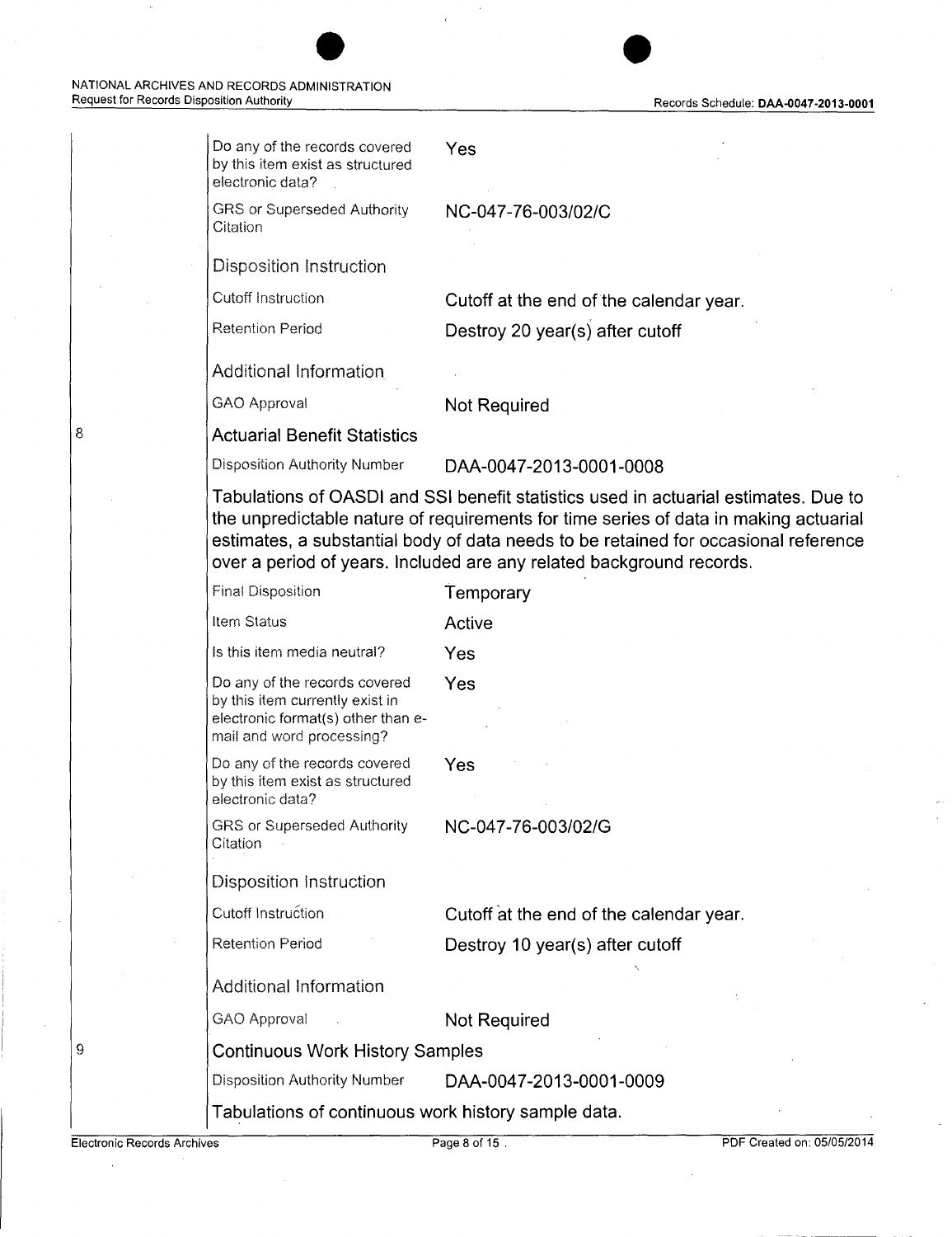| <b>Final Disposition</b>                                                                                                                                                                                                                                                                                                                                                                                                                                                                                                                                                                                                                                       | Temporary                                                                     |
|----------------------------------------------------------------------------------------------------------------------------------------------------------------------------------------------------------------------------------------------------------------------------------------------------------------------------------------------------------------------------------------------------------------------------------------------------------------------------------------------------------------------------------------------------------------------------------------------------------------------------------------------------------------|-------------------------------------------------------------------------------|
| <b>Item Status</b>                                                                                                                                                                                                                                                                                                                                                                                                                                                                                                                                                                                                                                             | Active                                                                        |
| Is this item media neutral?                                                                                                                                                                                                                                                                                                                                                                                                                                                                                                                                                                                                                                    | Yes                                                                           |
| Do any of the records covered<br>by this item currently exist in                                                                                                                                                                                                                                                                                                                                                                                                                                                                                                                                                                                               | Yes                                                                           |
| electronic format(s) other than e-<br>mail and word processing?                                                                                                                                                                                                                                                                                                                                                                                                                                                                                                                                                                                                |                                                                               |
| Do any of the records covered<br>by this item exist as structured<br>electronic data?                                                                                                                                                                                                                                                                                                                                                                                                                                                                                                                                                                          | Yes                                                                           |
| GRS or Superseded Authority<br>Citation                                                                                                                                                                                                                                                                                                                                                                                                                                                                                                                                                                                                                        | NC-047-76-003/02/H                                                            |
| <b>Disposition Instruction</b>                                                                                                                                                                                                                                                                                                                                                                                                                                                                                                                                                                                                                                 |                                                                               |
| Cutoff Instruction                                                                                                                                                                                                                                                                                                                                                                                                                                                                                                                                                                                                                                             | Cutoff at the end of the calendar year.                                       |
| <b>Retention Period</b>                                                                                                                                                                                                                                                                                                                                                                                                                                                                                                                                                                                                                                        | Destroy 5 year(s) after cutoff                                                |
| <b>Additional Information</b>                                                                                                                                                                                                                                                                                                                                                                                                                                                                                                                                                                                                                                  |                                                                               |
| GAO Approval                                                                                                                                                                                                                                                                                                                                                                                                                                                                                                                                                                                                                                                   | <b>Not Required</b>                                                           |
| Noncontributory Military Service Reimbursement Determination Records<br>Files related to SSA's determination of additional costs attributable to<br>noncontributory credits for: (1) military service performed before 1957 with respect<br>to benefits paid begining September 1, 1950; (2) military service performed after<br>1956 with respect to benefits paid begining January, 1968; and (3) internment<br>of persons of Japanese ancestry during the period December 7, 1941 through<br>December 31, 1946. OCACT uses these files to determine the amount of<br>reimbursement to the OASI and DI Trust Funds from the General Fund of the<br>Treasury. |                                                                               |
| <b>Detailed Reimbursement Listings</b>                                                                                                                                                                                                                                                                                                                                                                                                                                                                                                                                                                                                                         |                                                                               |
| <b>Disposition Authority Number</b>                                                                                                                                                                                                                                                                                                                                                                                                                                                                                                                                                                                                                            | DAA-0047-2013-0001-0010                                                       |
| beneficiary basis.                                                                                                                                                                                                                                                                                                                                                                                                                                                                                                                                                                                                                                             | Noncontributory military service reimbursement data provided on an individual |
| <b>Final Disposition</b>                                                                                                                                                                                                                                                                                                                                                                                                                                                                                                                                                                                                                                       | Temporary                                                                     |
| Item Status                                                                                                                                                                                                                                                                                                                                                                                                                                                                                                                                                                                                                                                    | Active                                                                        |
| Is this item media neutral?                                                                                                                                                                                                                                                                                                                                                                                                                                                                                                                                                                                                                                    | Yes                                                                           |
| Do any of the records covered<br>by this item currently exist in<br>electronic format(s) other than e-<br>mail and word processing?                                                                                                                                                                                                                                                                                                                                                                                                                                                                                                                            | Yes                                                                           |
|                                                                                                                                                                                                                                                                                                                                                                                                                                                                                                                                                                                                                                                                |                                                                               |

**e e** 

10.1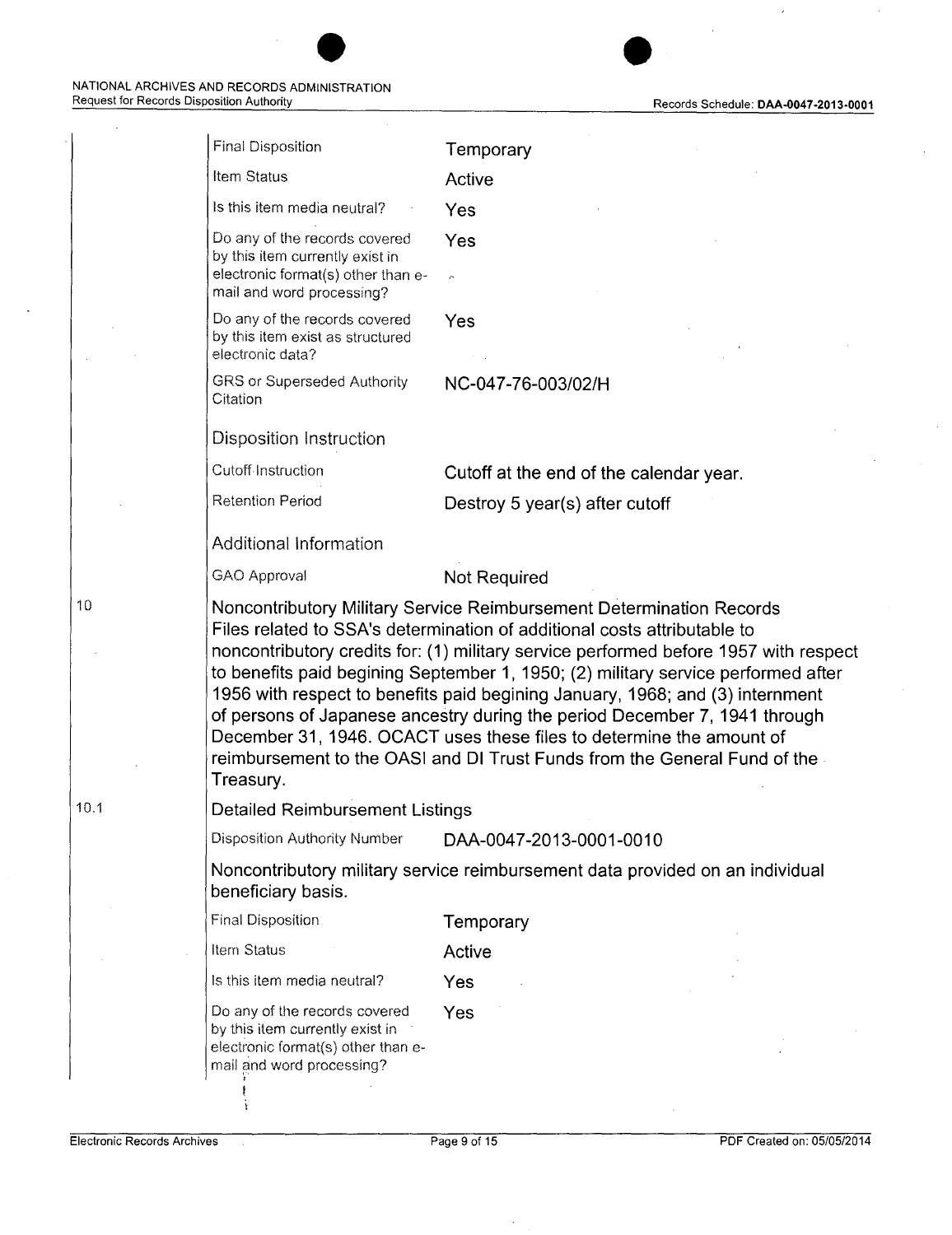#### NATIONAL ARCHIVES AND RECORDS ADMINISTRATION Request for Records Disposition Authority Records Schedule: **DAA-0047 -2013-0001**



| Do any of the records covered<br>by this item exist as structured<br>electronic data?                                               | Yes                                                                                                                                                                          |
|-------------------------------------------------------------------------------------------------------------------------------------|------------------------------------------------------------------------------------------------------------------------------------------------------------------------------|
| <b>GRS or Superseded Authority</b><br>Citation                                                                                      | NC-047-76-003/02/I/02                                                                                                                                                        |
| Disposition Instruction                                                                                                             |                                                                                                                                                                              |
| <b>Cutoff Instruction</b>                                                                                                           | Cutoff at the end of the calendar year.                                                                                                                                      |
| <b>Retention Period</b>                                                                                                             | Destroy 10 year(s) after cutoff                                                                                                                                              |
| <b>Additional Information</b>                                                                                                       |                                                                                                                                                                              |
| <b>GAO Approval</b>                                                                                                                 | Not Required                                                                                                                                                                 |
| <b>Summarized Reimbursement Data</b>                                                                                                |                                                                                                                                                                              |
| <b>Disposition Authority Number</b>                                                                                                 | DAA-0047-2013-0001-0011                                                                                                                                                      |
| classification.                                                                                                                     | Data on benefits attributable to noncontributory military service credits summarized<br>by classifications such as trust fund, fiscal year of payment, and similiar items of |
| Final Disposition                                                                                                                   | Temporary                                                                                                                                                                    |
| <b>Item Status</b>                                                                                                                  | Active                                                                                                                                                                       |
| Is this item media neutral?                                                                                                         | Yes                                                                                                                                                                          |
| Do any of the records covered<br>by this item currently exist in<br>electronic format(s) other than e-<br>mail and word processing? | Yes                                                                                                                                                                          |
| Do any of the records covered<br>by this item exist as structured<br>electronic data?                                               | Yes                                                                                                                                                                          |
| GRS or Superseded Authority<br>Citation                                                                                             | NC-047-76-003/02/I/03                                                                                                                                                        |
| <b>Disposition Instruction</b>                                                                                                      |                                                                                                                                                                              |
| <b>Cutoff Instruction</b>                                                                                                           | Cutoff at the end of the calendar year.                                                                                                                                      |
| <b>Retention Period</b>                                                                                                             | Destroy 10 year(s) after cutoff                                                                                                                                              |
| Additional Information                                                                                                              |                                                                                                                                                                              |
| <b>GAO Approval</b>                                                                                                                 | Not Required                                                                                                                                                                 |
|                                                                                                                                     | Annual Reports of the Supplemental Security Income (SSI) Program                                                                                                             |
| <b>Disposition Authority Number</b>                                                                                                 | DAA-0047-2013-0001-0012                                                                                                                                                      |
|                                                                                                                                     |                                                                                                                                                                              |

 $\overline{\phantom{a}}$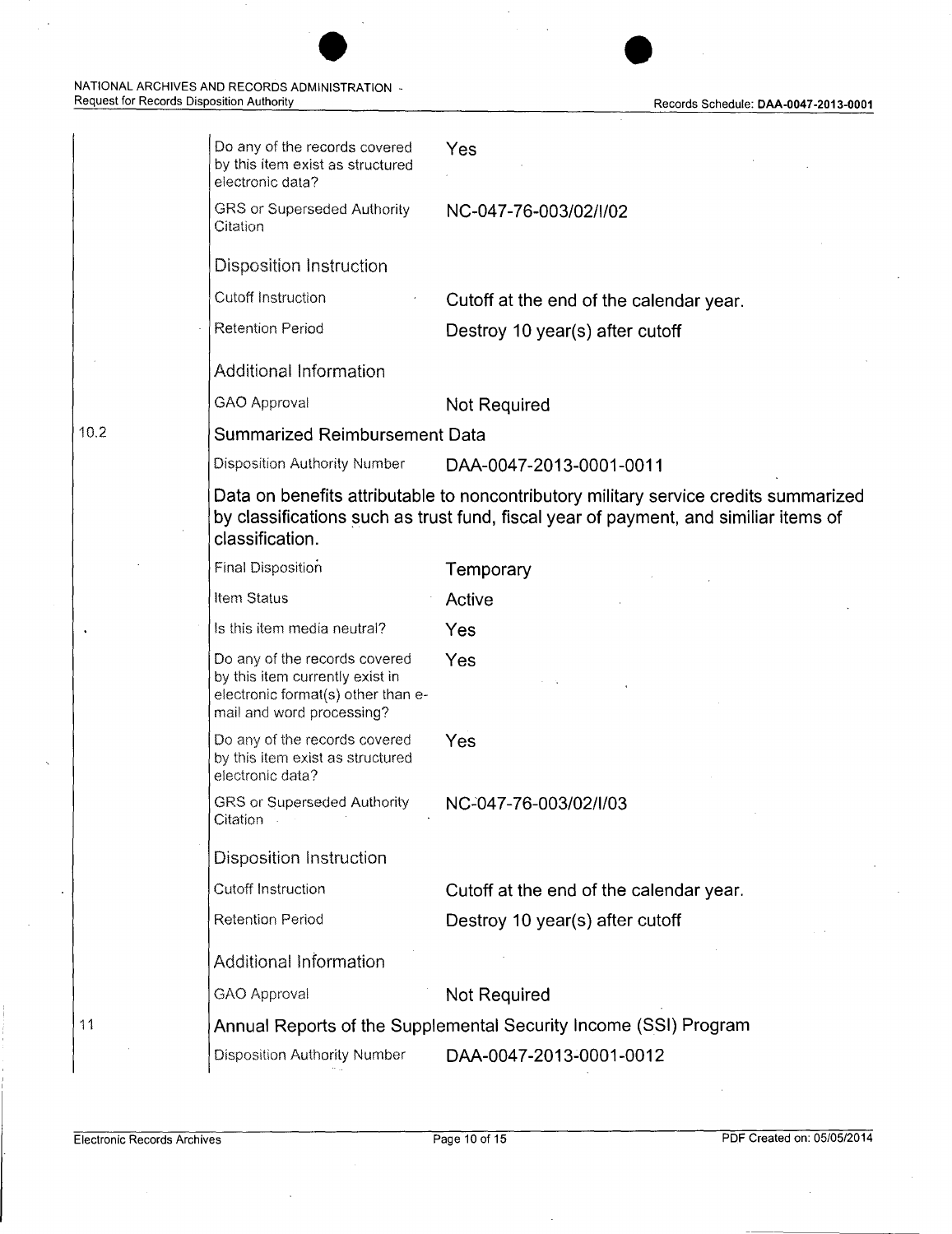**SSA prepares the SSI reports annually to update the President and the Congress on the status of the SSI program. The reports provide projections of program participation and costs through at least 25 years, as required by law.**  Final Disposition Item Status Is this item media neutral? Do any of the records covered by this item currently exist in electronic format(s) other than email and word processing? Disposition Instruction Cutoff Instruction Transfer to the National Archives for Accessioning Additional Information What will be the date span of the initial transfer of records to the National Archives? How frequently will your agency transfer these records to the National Archives? **Permanent Active Yes No Cutoff at the end of the calendar year. Transfer to the National Archives 20 year(s) after cutoff. Unknown Date span of the initial transfer of records to the National Archives is unknown. Unknown Frequency of agency transfer is unknown. Annual Reports of the Supplemental Security Income (SSI) Program Background Files**  Disposition Authority Number DAA-0047-2013-0001-0013 **Files accumulated in the preparation, clearance, and issuance of the annual SSI reports. Included are data, calculations, drafts, clearance comments, and similar documents that contributed to the content of the final product or served as a basis for it's issuance.**  Final Disposition **Temporary**  Item Status **Active**  Is this item media neutral? **Yes**  Do any of the records covered by this item currently exist in electronic format(s) other thanemail and word processing? **Yes**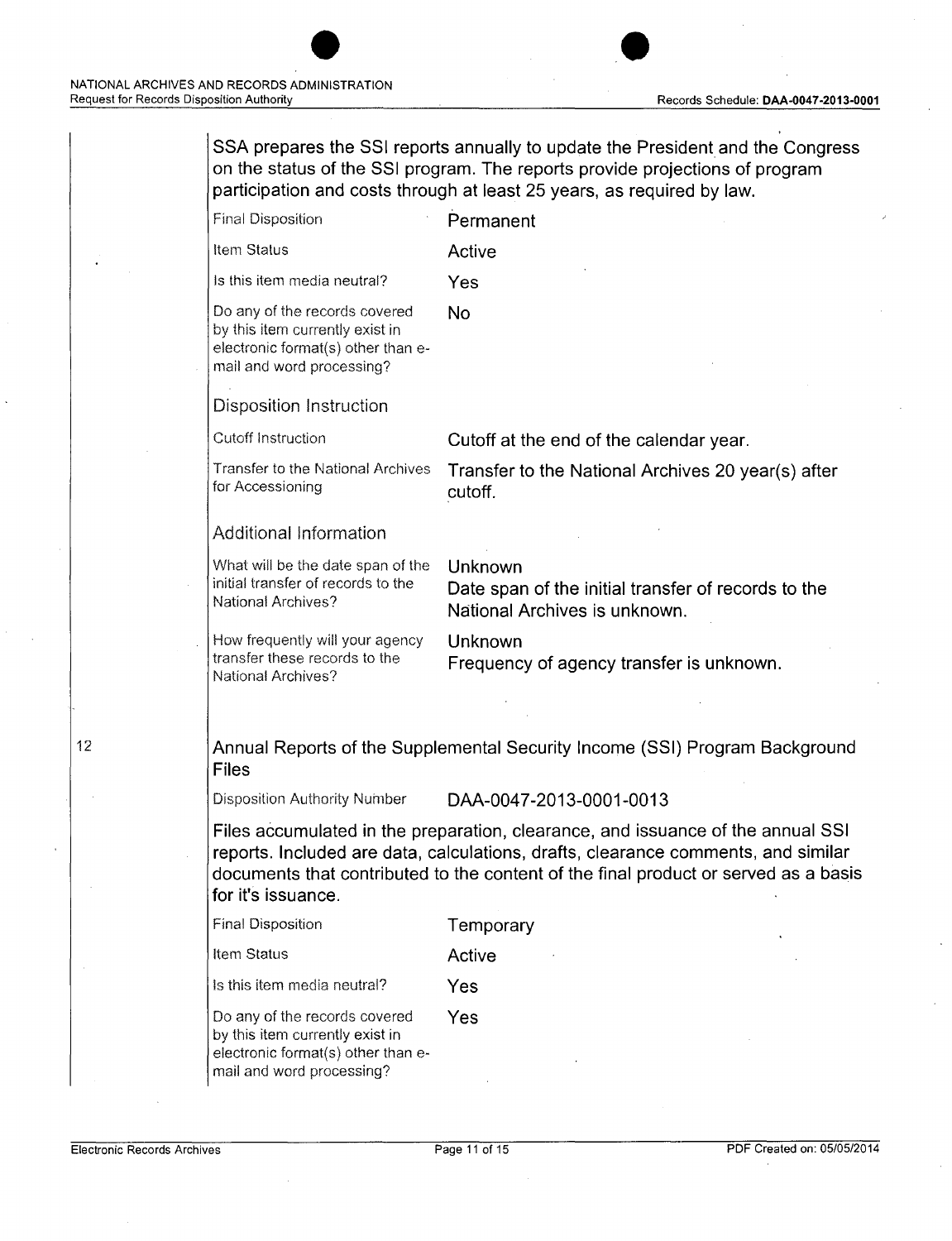13

| Do any of the records covered<br>by this item exist as structured<br>electronic data?                                                                                                                                                                                                                                                                                                                                                                                                                                                                                                                                                        | Yes                                     |  |  |  |
|----------------------------------------------------------------------------------------------------------------------------------------------------------------------------------------------------------------------------------------------------------------------------------------------------------------------------------------------------------------------------------------------------------------------------------------------------------------------------------------------------------------------------------------------------------------------------------------------------------------------------------------------|-----------------------------------------|--|--|--|
| <b>Disposition Instruction</b>                                                                                                                                                                                                                                                                                                                                                                                                                                                                                                                                                                                                               |                                         |  |  |  |
| <b>Cutoff Instruction</b>                                                                                                                                                                                                                                                                                                                                                                                                                                                                                                                                                                                                                    | Cutoff at the end of the calendar year. |  |  |  |
| <b>Retention Period</b>                                                                                                                                                                                                                                                                                                                                                                                                                                                                                                                                                                                                                      | Destroy 10 year(s) after cutoff.        |  |  |  |
| <b>Additional Information</b>                                                                                                                                                                                                                                                                                                                                                                                                                                                                                                                                                                                                                |                                         |  |  |  |
| <b>GAO Approval</b>                                                                                                                                                                                                                                                                                                                                                                                                                                                                                                                                                                                                                          | <b>Not Required</b>                     |  |  |  |
| President's Budget Background Files                                                                                                                                                                                                                                                                                                                                                                                                                                                                                                                                                                                                          |                                         |  |  |  |
| <b>Disposition Authority Number</b>                                                                                                                                                                                                                                                                                                                                                                                                                                                                                                                                                                                                          | DAA-0047-2013-0001-0014                 |  |  |  |
| Each year, SSA provides input to the Administration and to OMB for the<br>President's Budget and the Mid-Session Review of the Budget. OCACT develops<br>short-range and long-range projections of benefit costs for OASDI and SSI, and<br>develops workload projections for the SSA Office of Budget. Files include those<br>accumulated in the preparation, clearance, and issuance of the annual President's<br>budget and the Mid-Session Review. Included are data, calculations, drafts,<br>clearance comments, and similiar documents that contributed to the content of the<br>final product or served as a basis for it's issuance. |                                         |  |  |  |
| <b>Final Disposition</b>                                                                                                                                                                                                                                                                                                                                                                                                                                                                                                                                                                                                                     | Temporary                               |  |  |  |
| Item Status                                                                                                                                                                                                                                                                                                                                                                                                                                                                                                                                                                                                                                  | Active                                  |  |  |  |
| Is this item media neutral?                                                                                                                                                                                                                                                                                                                                                                                                                                                                                                                                                                                                                  | Yes                                     |  |  |  |
| Do any of the records covered<br>by this item currently exist in<br>electronic format(s) other than e-<br>mail and word processing?                                                                                                                                                                                                                                                                                                                                                                                                                                                                                                          | Yes                                     |  |  |  |
| Do any of the records covered<br>by this item exist as structured<br>electronic data?                                                                                                                                                                                                                                                                                                                                                                                                                                                                                                                                                        | Yes                                     |  |  |  |
| <b>Disposition Instruction</b>                                                                                                                                                                                                                                                                                                                                                                                                                                                                                                                                                                                                               |                                         |  |  |  |
| <b>Cutoff Instruction</b>                                                                                                                                                                                                                                                                                                                                                                                                                                                                                                                                                                                                                    | Cutoff at the end of the calendar year. |  |  |  |
| <b>Retention Period</b>                                                                                                                                                                                                                                                                                                                                                                                                                                                                                                                                                                                                                      | Destroy 10 year(s) after cutoff         |  |  |  |
| <b>Additional Information</b>                                                                                                                                                                                                                                                                                                                                                                                                                                                                                                                                                                                                                |                                         |  |  |  |
| <b>GAO Approval</b>                                                                                                                                                                                                                                                                                                                                                                                                                                                                                                                                                                                                                          | <b>Not Required</b>                     |  |  |  |
| <b>Automatic Determinations Background Files</b>                                                                                                                                                                                                                                                                                                                                                                                                                                                                                                                                                                                             |                                         |  |  |  |
| <b>Disposition Authority Number</b>                                                                                                                                                                                                                                                                                                                                                                                                                                                                                                                                                                                                          | DAA-0047-2013-0001-0015                 |  |  |  |

 $\bar{z}$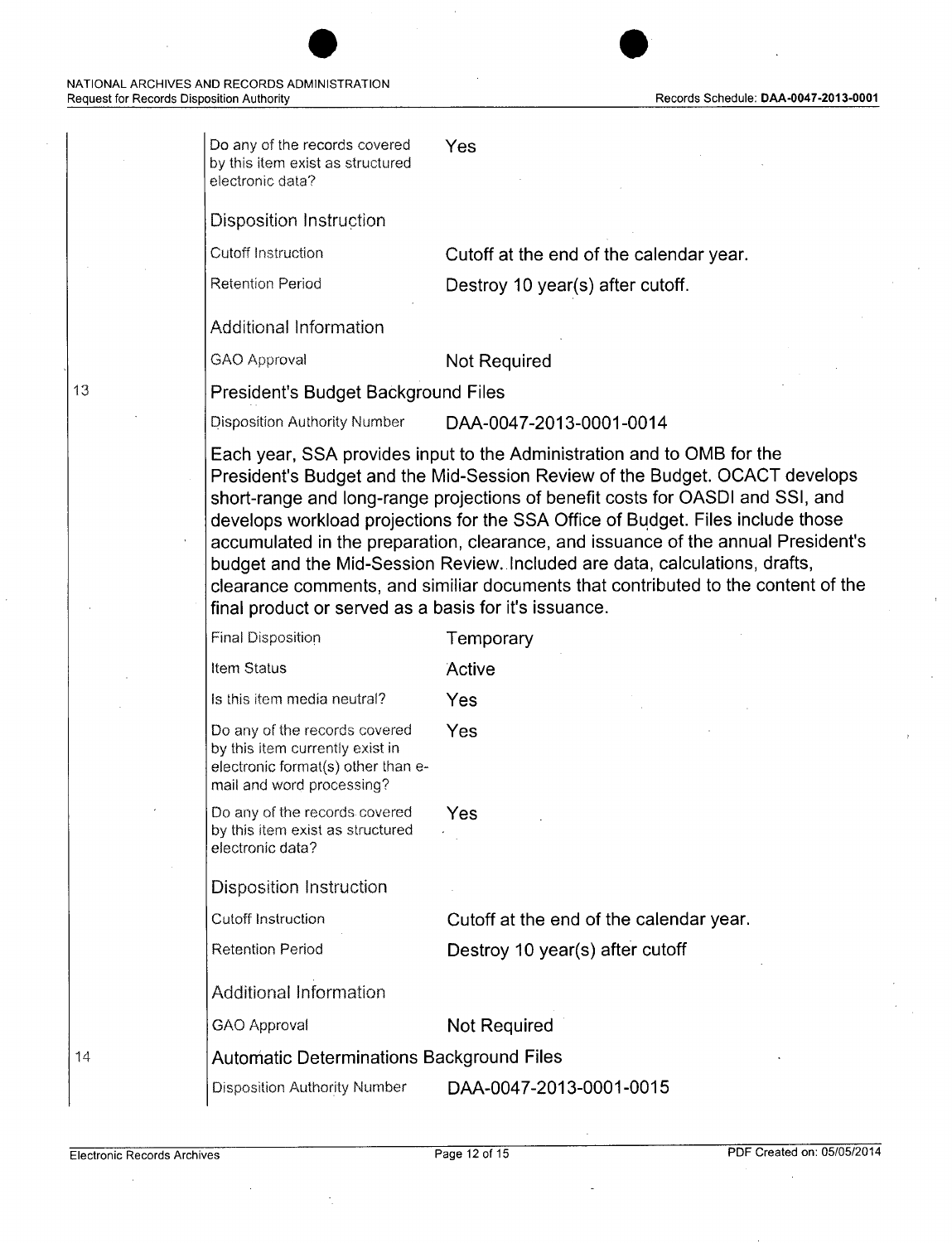OCACT annually determines certain program parameters required by the automatic-adjustment provisions of the law, including the cost-of-living adjustment (COLA), the national average wage index (AWl), and the maximum amount subject to Social Security taxes in a given year. OCACT also prepares the required notifications to Congress. Files include those accumulated in the preparation, clearance, and issuance of the automatic determinations. Included are data, calculations, drafts, clearance comments, and similiar documents that contributed to the content of the final product or served as a basis for it's issuance.

| <b>Final Disposition</b> |  | Temporary |
|--------------------------|--|-----------|
|--------------------------|--|-----------|

| ltem Status |  | Active |
|-------------|--|--------|
|             |  |        |

Is this item media neutral? Yes

Do any of the records covered Yes by this item currently exist in electronic format(s) other than e-

Do any of the records covered Yes by this item exist as structured electronic data?

Disposition Instruction

mail and word processing?

Cutoff Instruction Cutoff at the end of the calendar year.

Retention Period Destroy 10 year(s) after cutoff

Additional Information

GAO Approval Not Required